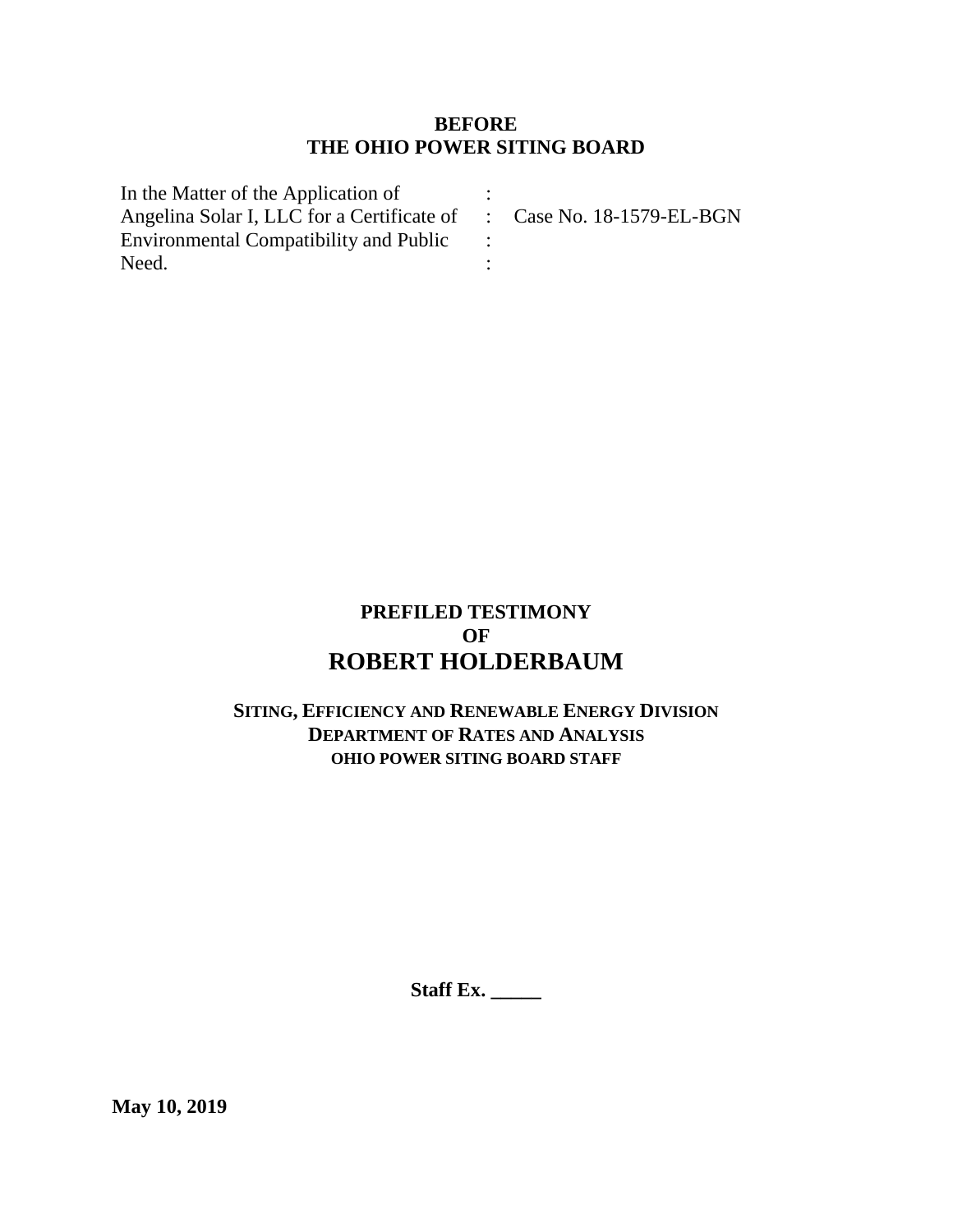| $\mathbf{1}$   | 1. | Q. | Please state your name and your business address.                             |
|----------------|----|----|-------------------------------------------------------------------------------|
| $\overline{2}$ |    | A. | My name is Robert Holderbaum, and my business address is 180 East             |
| 3              |    |    | Broad Street, Columbus OH 43215.                                              |
| $\overline{4}$ |    |    |                                                                               |
| 5              | 2. | Q. | By whom are you employed and what is your position?                           |
| 6              |    | A. | I am employed by the Public Utilities Commission of Ohio (Commission)         |
| 7              |    |    | as a Utility Specialist II in the Siting, Efficiency and Renewable Energy     |
| 8              |    |    | Division of the Commission's Rates and Analysis Department.                   |
| 9              |    |    |                                                                               |
| 10             | 3. | Q. | Please summarize your educational background and work experience.             |
| 11             |    | A. | I hold a Bachelor of Science degree in Political Science Pre-Law (2009)       |
| 12             |    |    | and a Master of Science degree in Environmental Policy & Planning             |
| 13             |    |    | (2012), both from Ohio University.                                            |
| 14             |    |    | I have been employed by the PUCO since 2012. I have worked almost             |
| 15             |    |    | exclusively on power siting activities during that time. I have provided      |
| 16             |    |    | analysis for over 100 cases before the Ohio Power Siting Board (Board).       |
| 17             |    |    | My responsibilities typically include application review and the preparation  |
| 18             |    |    | of analysis for major utility facility applications in Ohio, including        |
| 19             |    |    | accelerated filings such as Letters of Notification and Construction Notices. |
| 20             |    |    | I have been the lead analyst for more than 34 applications for generation     |
| 21             |    |    | facilities, substations, and transmission line applications. I have also been |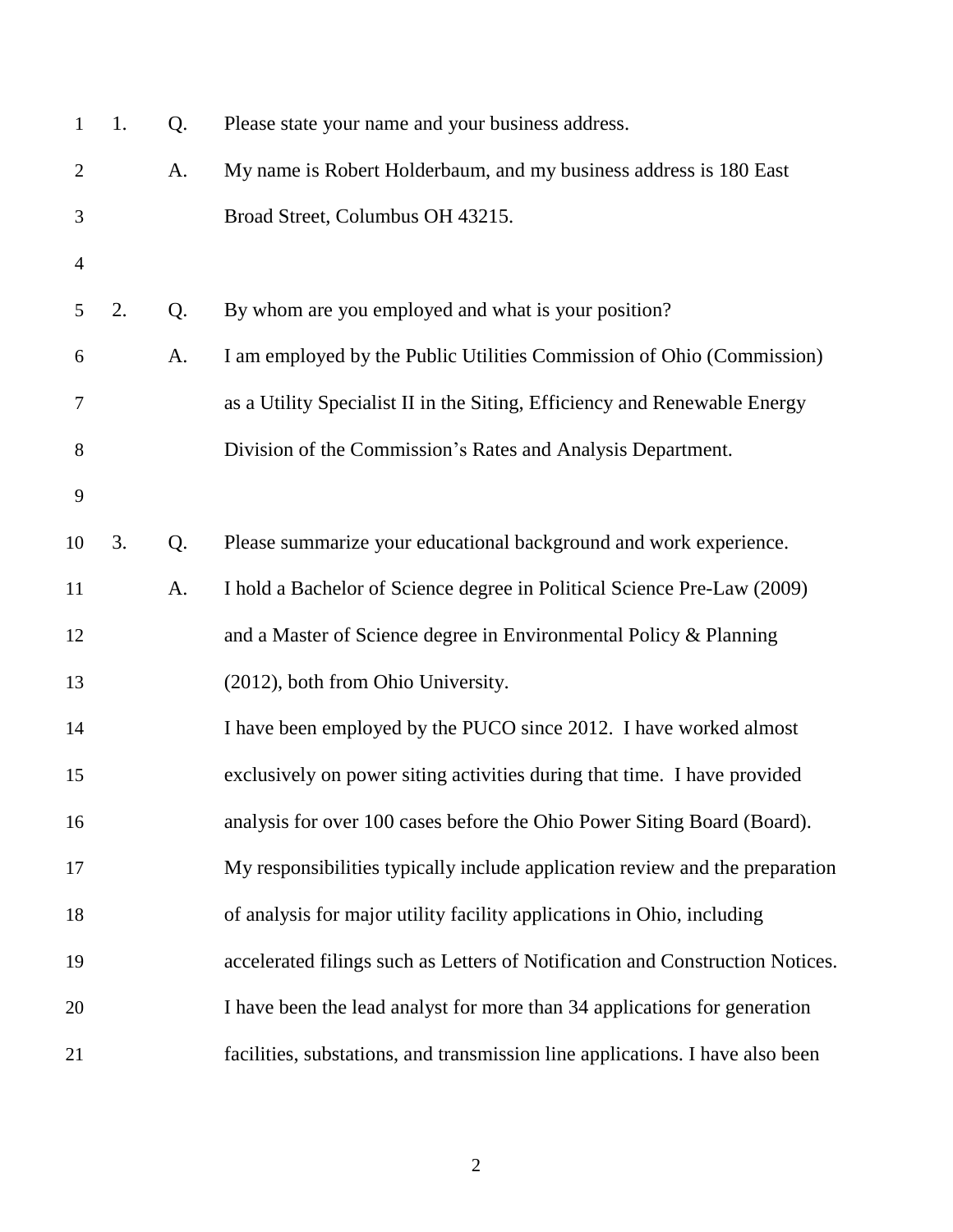| $\mathbf{1}$   |    |    | responsible for the preparation of staff reports and coordination of Staff |
|----------------|----|----|----------------------------------------------------------------------------|
| $\overline{2}$ |    |    | review and field work for major utility facilities.                        |
| 3              |    |    |                                                                            |
| $\overline{4}$ | 4. | Q. | What is the purpose of your testimony in this proceeding?                  |
| 5              |    | A. | I was a Staff subject analyst for the Surface Waters, Threatened and       |
| 6              |    |    | Endangered Species, and Vegetation portions of the Staff Report by         |
| 7              |    |    | contributing to the overall Staff investigation.                           |
| 8              |    |    |                                                                            |
| 9              | 5. | Q. | Are you responsible for any conditions in the Staff Report? If so, which   |
| 10             |    |    | ones?                                                                      |
| 11             |    | A. | Yes, I am responsible for conditions 18-24 in the Staff Report.            |
| 12             |    |    |                                                                            |
| 13             | 6. | Q. | Does this conclude your testimony?                                         |
| 14             |    | A. | Yes, it does. However, I reserve the right to submit supplemental testi-   |
| 15             |    |    | mony, as new information subsequently becomes available or in response     |
| 16             |    |    | to positions taken by other parties.                                       |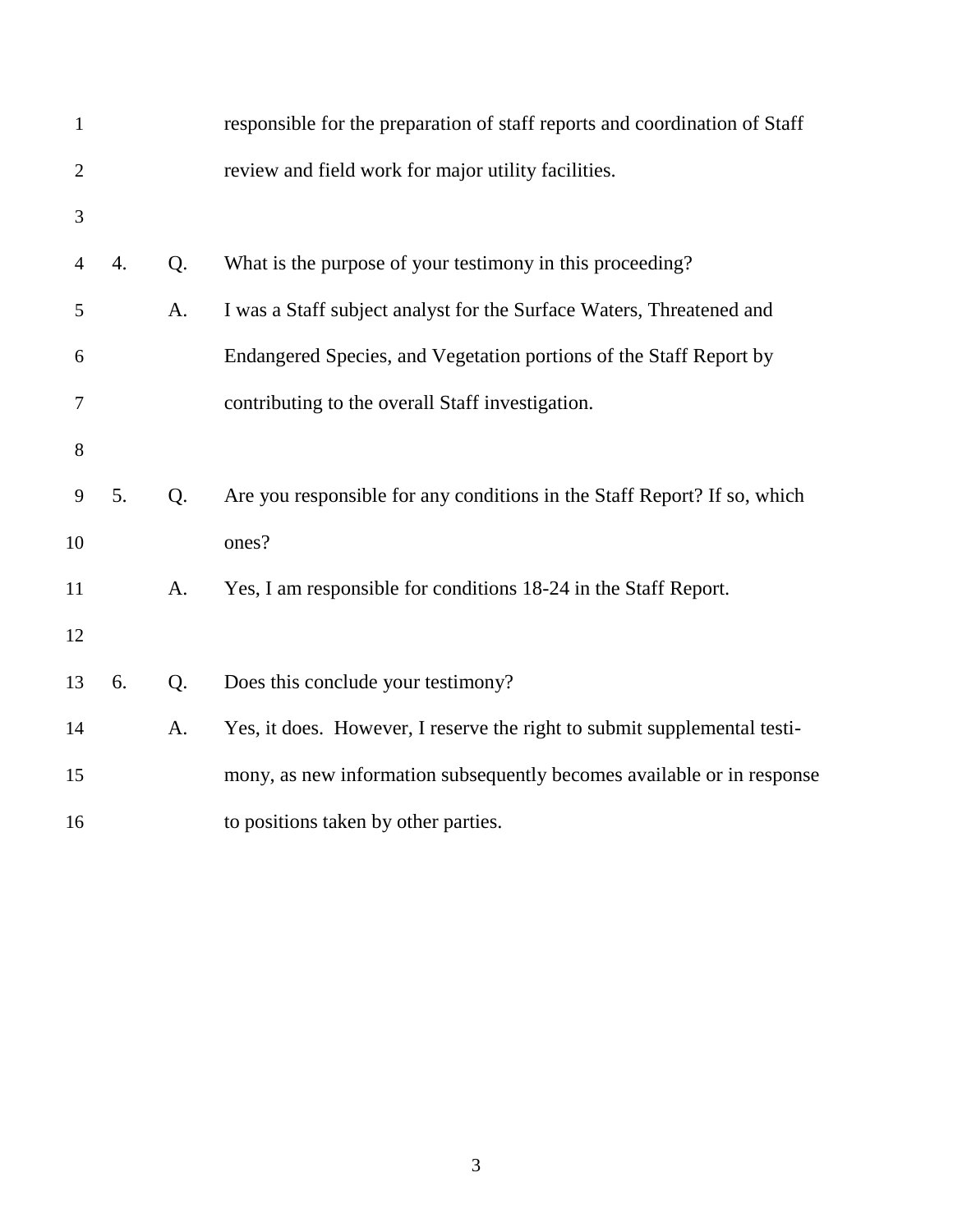#### **PROOF OF SERVICE**

I hereby certify that a true copy of the foregoing Prefiled Testimony of Robert Holderbaum, submitted on behalf of the Staff of the Ohio Power Siting Board, was served via electronic mail, upon the following parties of record, this  $10<sup>th</sup>$  day of May, 2019.

/s/ *Jodi J. Bair*

**Jodi J. Bair**

### **Parties of Record:**

mwtaylor@vorys.com [kwest@prebco.org](mailto:kwest@prebco.org) [torahood@bricker.com](mailto:torahood@bricker.com) [amilam@ofbf.org](mailto:amilam@ofbf.org) [jvankley@vankleywalker.com](mailto:jvankley@vankleywalker.com) [mjsettineri@vorys.com](mailto:mjsettineri@vorys.com) [tboggs@fbtlaw.com](mailto:tboggs@fbtlaw.com) [dborchers@brocker.com](mailto:dborchers@brocker.com)

Administrative Law Judge

patricia.schabo@puco.ohio.gov